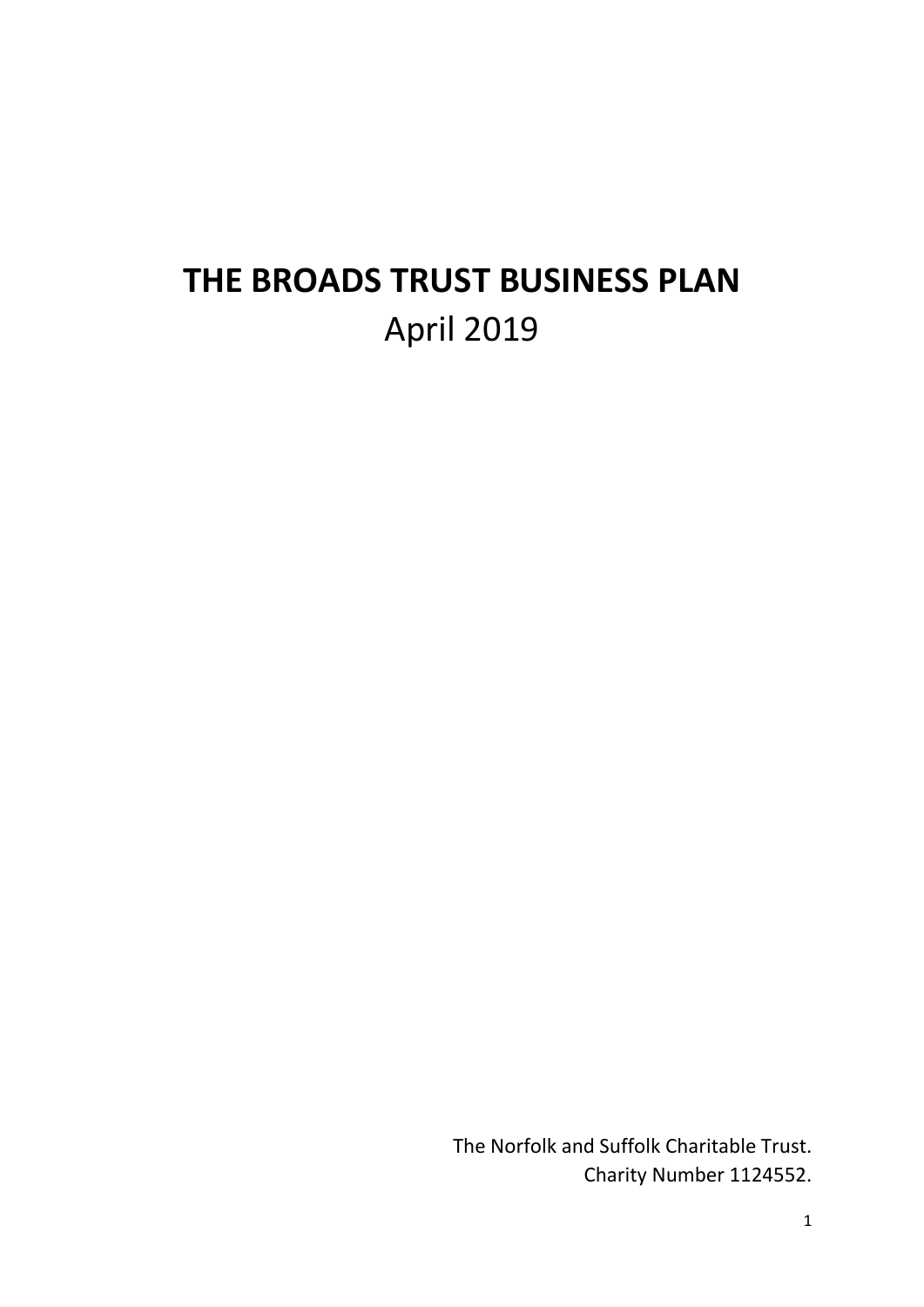## BROADS TRUST BUSINESS PLAN APRIL 2019

#### SUMMARY

This is a review of the Trust's operational business approach following the sixth full year of the Love the Broads (LTB) scheme. It shows that our progress towards a more mature and self-supportive scheme has been much slower than that forecast by Nurture Lakeland (NL). The original plan identified four areas of activity being

- Income Generation
- Communication
- Administration
- Wider Education

To these we add a fifth area

Governance and Structure

All these activities need considerable improvement to move the LTB scheme further forward. A realistic appraisal of the costs we face for the coming two years, together with a forecast for the following three years, separating out the grants we will award from running costs, is set out in the 5 year financial plan and is designed for simplicity and flexibility for future annual amendment. This shows that in order to re-energise LTB to make real progress we need to raise over £28,000 in 2019 and considerably more in ensuing year. If we can achieve these results the Trust will be on a proper sustained trajectory for the foreseeable future.

#### **BACKGROUND**

In 2012, with financial support from the Broads Authority, NL produced a document for the Broads Trust entitled "The Broads Visitor Giving Initiative Business Plan" which set out the principles behind a visitor giving scheme, how they could be applied to the Broads, and outlined a strategy for the Broads Trust to develop such a scheme over five years to 2017

LTB was immediately established with the Trust accepting the NL vision, creating the initiative and adopting the guiding principles suggested.

Cautious advice from NL forecast that it would take time for the Trust to travel through some of the suggested stages, later regarding some of their own figures to be ambitious as reality and catchment size crept in. The Trust would perhaps achieve their stage 3 in 5 years from the start and the whole scheme should be viewed as achieving its aspirations in 10 -20 years.

Building on that advice, we have achieved sufficient income to enable grant programme totals of around £10,000 per annum with around 70 business partners and a few individual donors. In fact donation income rose from £2,500 in 2012 to £24,000 in 2017. But the scheme's income reached a plateau of around £20,000 in 2015 and, despite continued application of resources, significant growth has been elusive. More seed capital to enable more administrative support plus a greater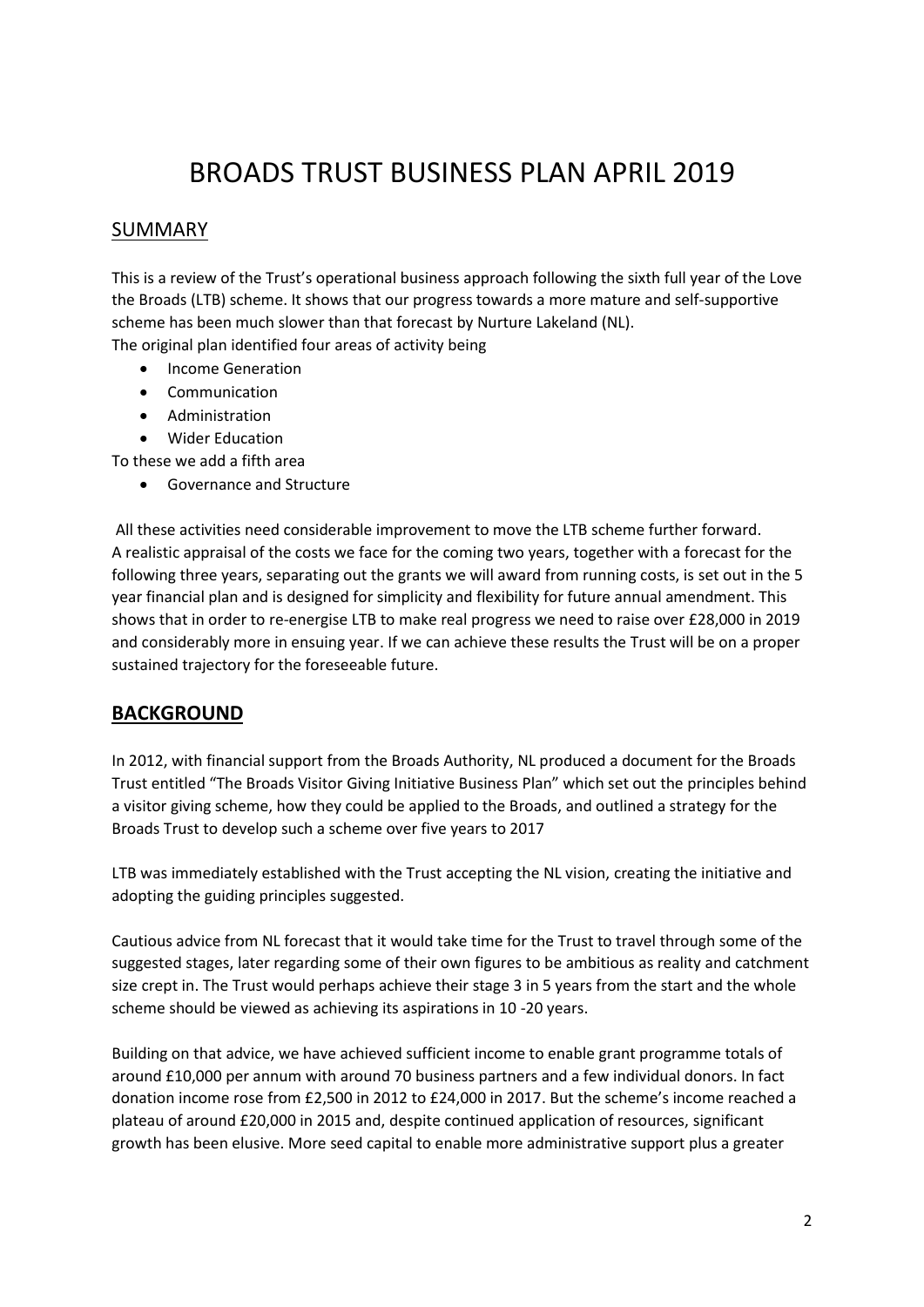input from Trustees will be required to break through the £20,000 barrier. (NB. the achievement of £24k in 2017 was the result of a significant one-off donation that is unlikely to be repeated.) These comments should be considered in the light of the achievements, and LTB has achieved much to get this far. It is now an established and well-known brand – but all organisations reach performance plateaus which need surmounting and the only way to do this is by plan creation, adherence and proactive commitments to implementation.

#### **THE PRESENT POSITION**

Over the 10-20 year time frame envisaged by NL at year 6 the scheme is still in its early stages of development. It has benefitted from a £10,000 additional investment by the Broads Authority over and above its original Broads Society founding investment of £11,000 and an RDPE grant of £9,600. This money, together with scheme revenue generated has enabled the Trust to make a comprehensive series of successful grants of modest amounts. Importantly where the Broads Trust funding has been granted it's "respectability" has effectively triggered other grants for recipients.

An effective web site promulgates the Trust's guiding principles and delivers grant information and news and Twitter and Facebook accounts are managed by gifted trustees. Regular Enews letters are emailed to a large range of businesses and individuals, providing information about the schemes work.

Marketing tools such as badges and booklets are available in display boxes attracting donations in some 70 locations around the Broads. A Friends of LTB organisation provides a membership option and encourages larger donations, providing annual subscription income. The Trust has allowed some large tourism businesses to sponsor their own special projects with their collected donations being channelled exclusively.

The use of opt-out donations, where donations are automatically added to the cost of accommodation or services, is by far the most effective in gathering donations but new GDPR regulations have made this method less attractive to businesses. The addition of a small surcharge on the sale of drinks or cakes at cafes/tea shops has been found to be very effective in obtaining small but regular contributions.

All these achievements have only been possible through the unstinting efforts of our part time staff together with on-going management support from a dedicated Trustee.

So the Broads Trust remains committed to the NL plan but recognizes that it will take far longer to fructify than originally forecast to reach the goal of self-sustainment with a modest charge to cover its costs.

Considering in turn the four areas of activity in the original NL plan:

#### **INCOME GENERATION**

Experience shows that there is much work involved in persuading businesses and individuals to sign up to support the scheme and to keep them on board. Personal contact with firms is often the way forward and on occasion a great deal of reassurance is necessary, including discussion and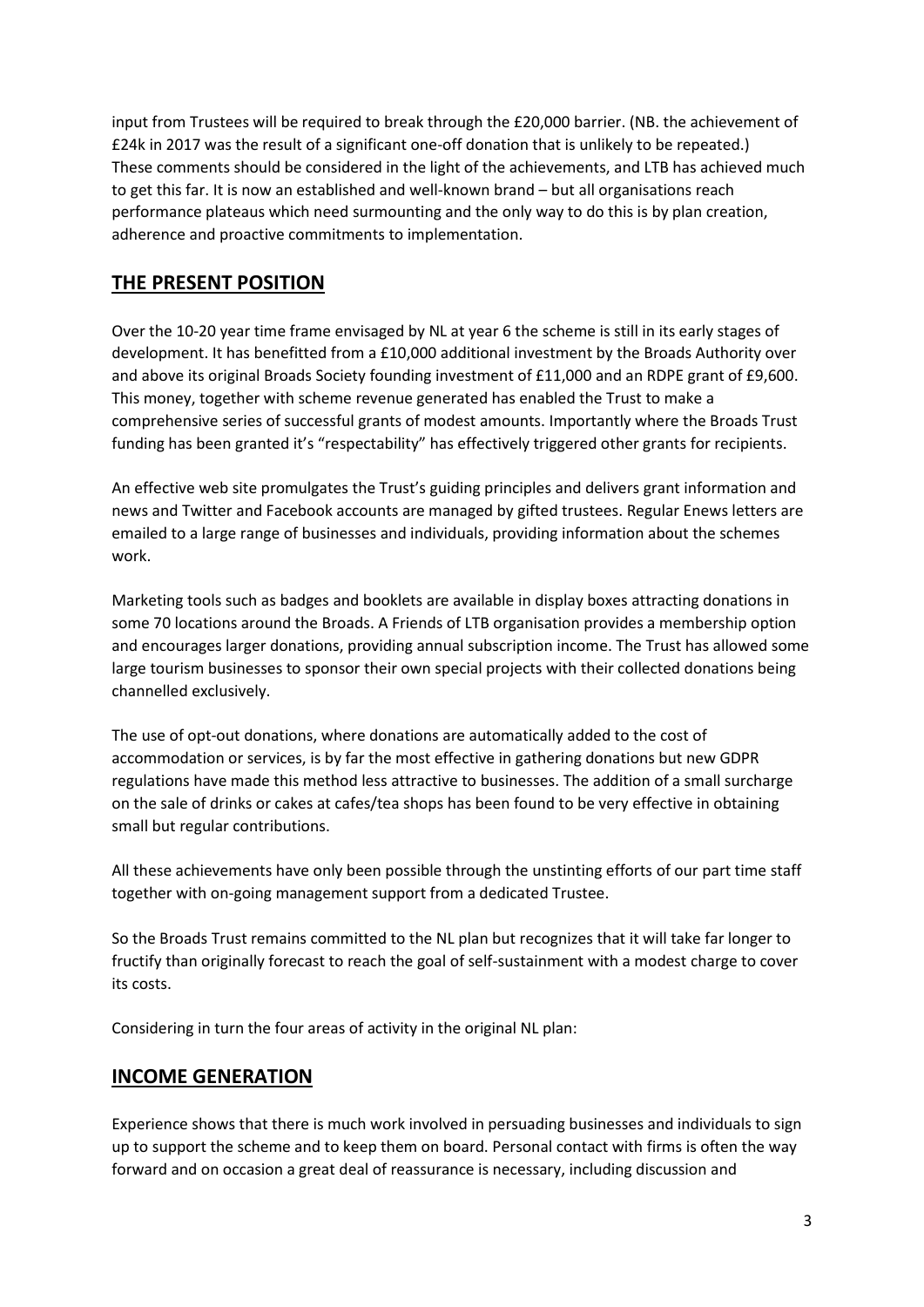negotiation about how individual firms can fit their support for the scheme into their business models. The work for this can be summarized as

- o Initial contact with businesses, getting new members to join the scheme
- o Identifying ways in which businesses will support the scheme
- o Arranging and administering collections of money and applying for Gift Aid
- o Purchasing stock of badges and other merchandise to facilitate the scheme
- o Delivering such stock to participating businesses

There are several ways in which income can be generated:

- 1. Sale of badges and books
- 2. Direct donations to collecting boxes
- 3. Donations from larger businesses on behalf of their customers
- 4. Membership fees
- 5. One-off significant donations from individuals
- 6. Miscellaneous donations through Just Giving
- 7. 'Smart phone' and on-line giving using technology

Of these methods items 3 and 5 are the most efficient in terms of administrative resource to manage. Item 1 is the simplest engagement that a business can commit but the return is limited because of the high cost of the merchandise.

In addition two methods of obtaining donations have not yet been successful – Legacies and business sponsorship. These two are also administrative resource efficient.

New technological methods of giving are developing and these should be investigated.

Although focus should not be taken away from the other mechanisms, more emphasis must be given to the more lucrative approaches.

For larger businesses it is very important that their own brand must not be contaminated by failure and, as a fledgling organization within a comparatively unknown industry, every year of successful operation must help that confidence, but it requires explanation, encouragement and time to make presentations and bring them into the scheme.

Building on the above, the key points for the plan are:

**Active trustees**: unpaid supporters with excellent transferable skills: each trustee should be responsible for bringing in at least 1 new businesses of any sort every year

**Aftercare -** supporting existing business: trustees can do a lot more under this heading. Participating business needs to be encouraged, "stroked", properly thanked and acknowledged – especially newly recruited business.

The purpose of aftercare is that businesses which are successfully integrated into the scheme will be our best recruiters – but it will need trustee management. We need to create a "family" of LTB supporters who are proud of what they do and why they do it and who are not afraid to introduce and recommend the scheme to anyone. It should be remembered that the scheme is a win- win scenario for everyone, except possibly the Chancellor of the Exchequer.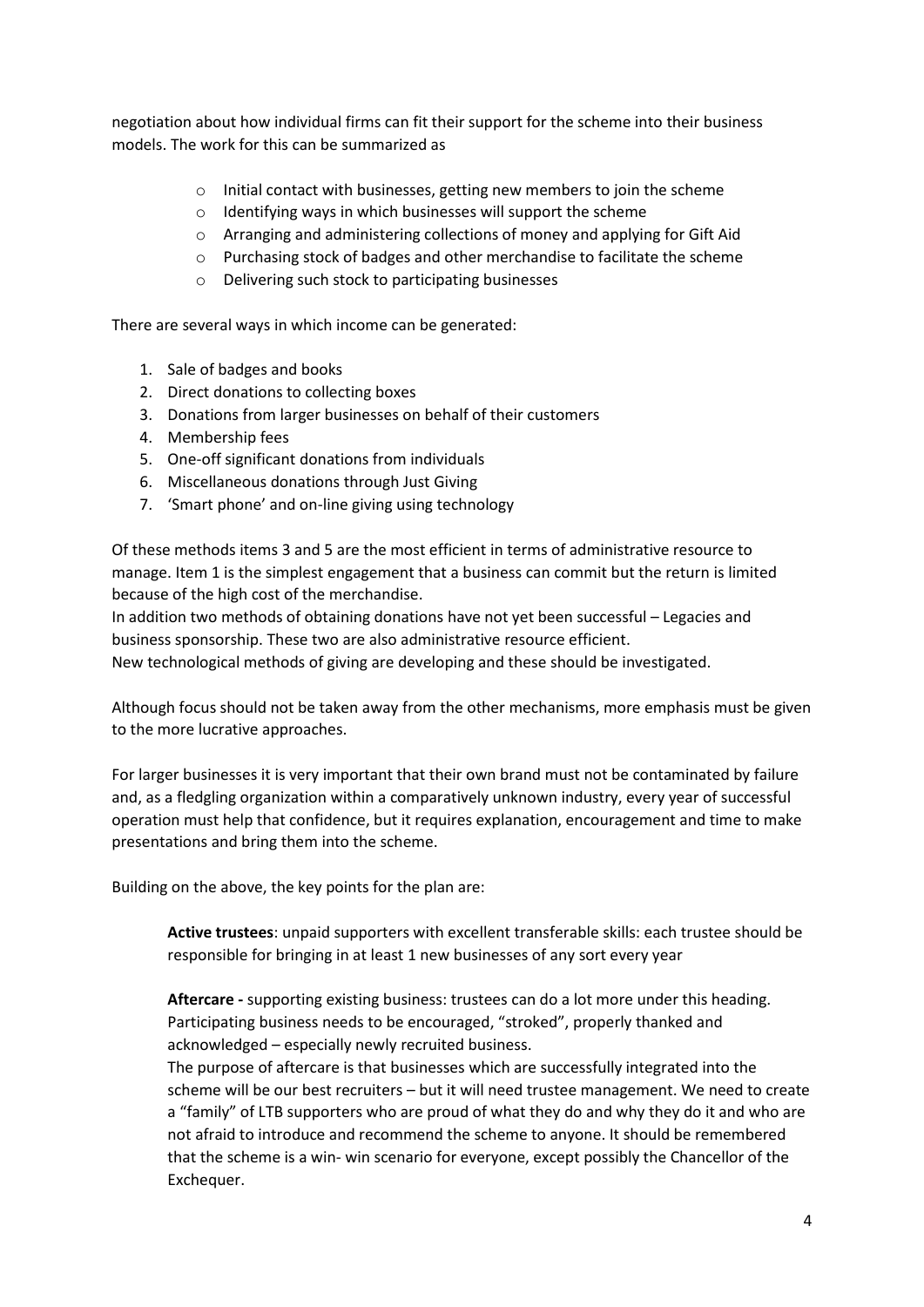**Recognition.** The trust needs to publically acknowledge and thank all it supporters, businesses, friends, donors, volunteers, helpers, stake holders (BA,BS,NCC) and trustees. This should be done at an independent donated venue in June every year, ideally with sponsored food and drink and on line invitations to minimize costs.

**Business Partners**. Our goal for this plan should be ambitious and we propose that by 2023 we will have some **200 businesses**, large and small, collecting on behalf of the trust An increase of around 20 new businesses per year is required and this increase could be achieved as follows:

| Those introduced by trustees (1 per year per trustee)              | 10  |
|--------------------------------------------------------------------|-----|
| Those introduced by existing business (with trustee encouragement) | 5   |
| Those recruited by other means, including friends                  | 5   |
| Annual scheme expansion (net per year)                             | 20. |

**Legacies.** A campaign with local funeral directors and solicitors should be started with the aim of attracting significant legacies.

**Business Sponsors.** Close working with the BA should be developed so that a joint approach can be made to notable local businesses. This could attract sponsorship of a specific large project or less targeted funding for operational costs

#### **COMMUNICATION**

The Trust needs to extend its communication with stakeholders and donors. The regular Enews updates are very important to keep energising supporters and must continue; we need to regularly tell our donors what is being done with their money. Presence on social media must be developed with more regular posts on both Facebook and Twitter.

Donors need to see a clear connection so the following important areas need attention:

- $\circ$  Information to businesses and individuals about the continual development of the scheme
- o Requests to donors for other potential givers
- o Website updates
- o Scheme existence publicity, encouraging grant applications
- o Encouraging bonding between donors and grant recipients
- o Progressive press releases and grant news dissemination
- o Constant social media updates
- o Monitoring the reach of the scheme
- o Ensure geographic spread of projects
- o Ensure sufficient boating projects are included (boaters provide Broads revenue)
- o Trustee involvement with holiday, leisure and tourism organisations
- $\circ$  Work with existing business partners to encourage more significant coverage of LtB activities on their websites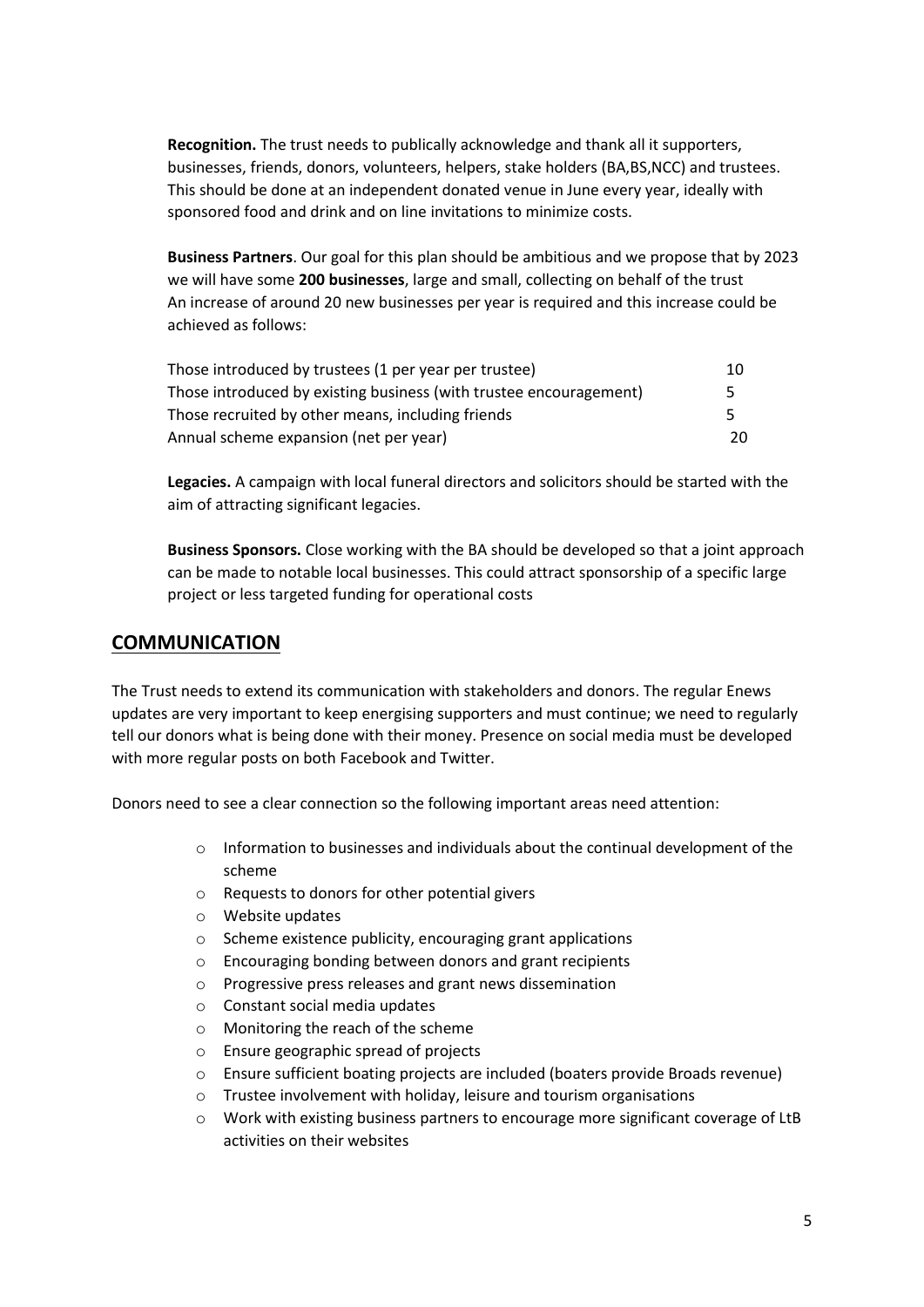#### **ADMINISTRATION**

The grant scheme will not run itself; the need to raise money to both support the scheme plus a transparent programme of grants is paramount. As the scheme gets larger so will its administration and the recording of grants made, direct result evaluation and expenditure monitoring will become more intensive. This will include:

- o Running the annual bid round for grants
- o Providing pre-application advice for potential projects
- o Checking payments of grant money, expenditure details and news liaison
- o Reporting developments to the Trust
- o Regular reporting progress to seed capital providers such as BA, Broads Society
- o Relationship management with all parties, particularly stakeholder meetings
- o Move towards a full time organiser as soon as practicable
- o Introduce a cash reserves policy in case of future funding downturns

The Trust has employed a part time officer (10hrs/week) since the schemes inception to manage most aspects of administration, publicity and promotion. In addition, as a result of targeted funding from the BA, a Business Engagement Officer has been employed for the last 18 months. This role has been extremely successful in liaison with business partners and maximising the collection of donations. It is essential that these posts are sustained. Cost of this administrative support has been around £10,000 pa, equating to 50% of income. This cost/income ratio is too high and income must be increased to reduce it.

#### **WIDER EDUCATION**

Visitors to the Broads will not be persuaded to contribute to the scheme and businesses will not sign up unless they can understand and become committed to the overall objectives of the scheme. The individual projects which the scheme will support can go some way to opening the door to this understanding but the scheme provides a major opportunity for many more and different people to learn about the heritage of the Broads. This learning can be delivered to different audiences by different means, possibly as follows:

- o Information about the scheme and the benefits of contributing
- o Posting updates of progress on the website and via social media
- o Producing targeted literature about local schemes for potential donors
- o Recruiting and using local businesses as scheme champions
- o Site visits for trustees and other businesses to projects under way
- o Concentrating on corporate social responsibility for larger businesses
- o Offering training, work experience and team building for larger businesses
- o Trustee direct involvement to achieve the above
- o Staff and trustee development training
- o Health and wellbeing agenda
- o Tourism organisation liaison and involvement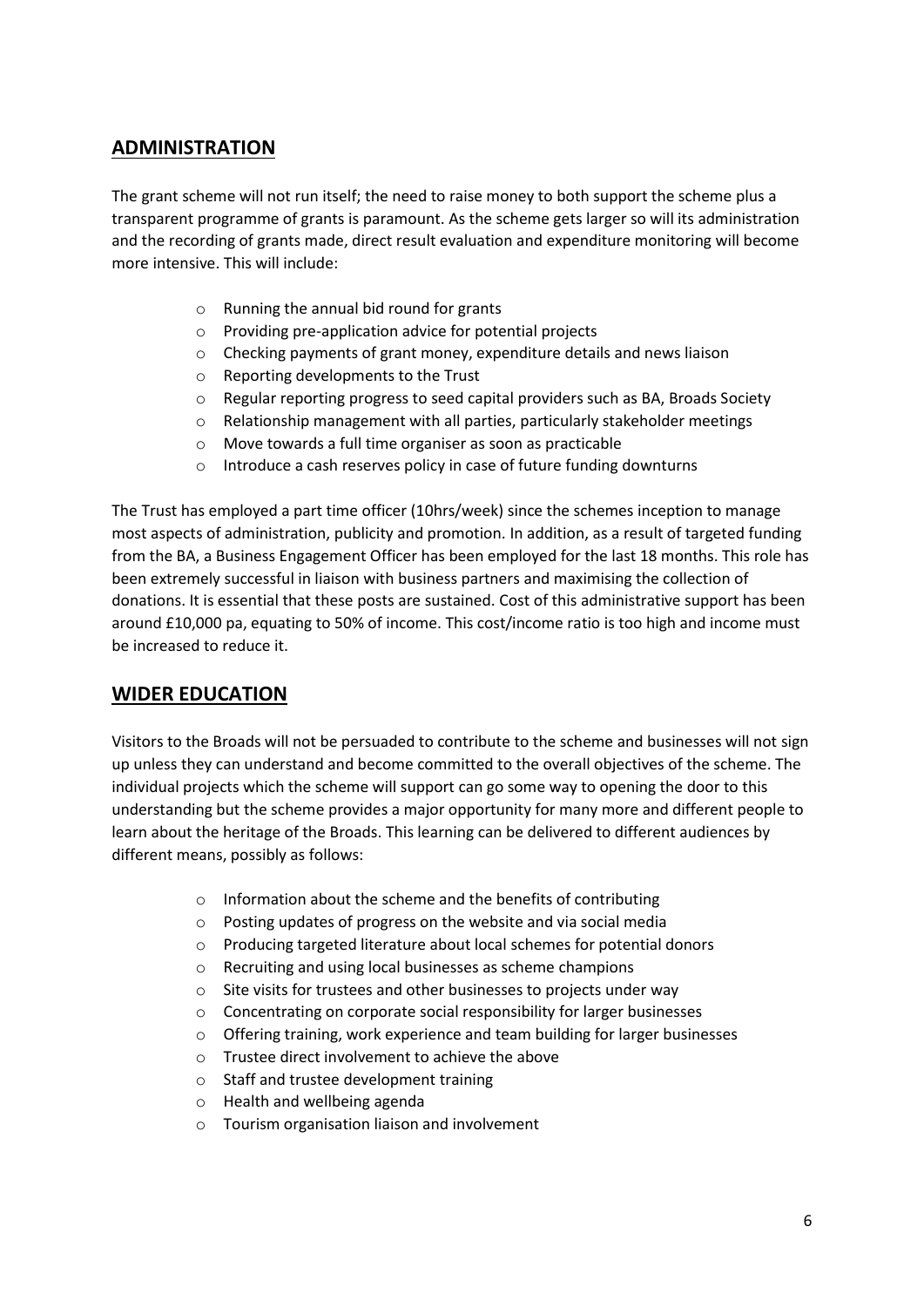In addition to the four areas identified by Nurture Lakeland and discussed above, there is a fifth area that should be considered:

#### **GOVERNANCE AND STRUCTURE**

The Broads Trust was created as a charity in 2012 and the Constitution stipulates a maximum of 12 trustees. Currently there are 10.

The office of Chairman was held by Major Nick Barne until his untimely death in 2016, at which time Keith Bacon agreed to act as Chairman for meetings but declined to take on the responsibility of a full chairman. Bryan Read, one of the first trustees and treasurer has indicated his desire to step down.

Appointment of a new chairman and treasurer plus at least one more trustee should be pursued urgently to fully equip the trust for supporting the development of the LtB project.

The structure of the Trust includes the requirement that two trustees should be appointed by the Broads Authority and two by the Broads Society. These appointments, particularly that of the BA, provide significant resource for the Trust. The relationship with the BA must be cherished and opportunities for working together to recruit larger business donors and sponsors should be developed. Working with the BA on larger projects that require significant funding will introduce opportunities to attract major matched funding.

There is close synergy between Broads Tourism (now called Visit the Broads) and the existing relationship between the two organisations must be nurtured. There are significant opportunities for sharing experience and making a more powerful approach to businesses. Re-branding LtB to feature The Broads National Park brand would introduce greater impact. There are also opportunities for exchanging information with other English and Welsh National Parks

### **FINANCIAL FORECASTS**

These are on the accompanying Excel spreadsheets

#### **AMBITIONS FOR LOVE THE BROADS**

This update of the original NL plan is designed to be a realism check on where we are after 6 years and what we now need to do to take LTB forward. We need to examine what we have done – which is considerable – and how best to develop. The original vision remains and we must create a second five year plan to re-energise our activities and re-energise our supporters and donors.

It is essential that the annual income grows to more than £50,000 and that administration costs are reduced to no more than 20% of income. This is a challenging target and will only be achieved if significant donors can be recruited, whether that is through major business sponsorship, legacies or large one-off donations.

Experience has shown that there is considerable cost and administrative effort involved in selling membership of the scheme and communication of its merits and progress to new business entrants and to a wider audience. Both sets of audiences are very important: we do have to ensure so far as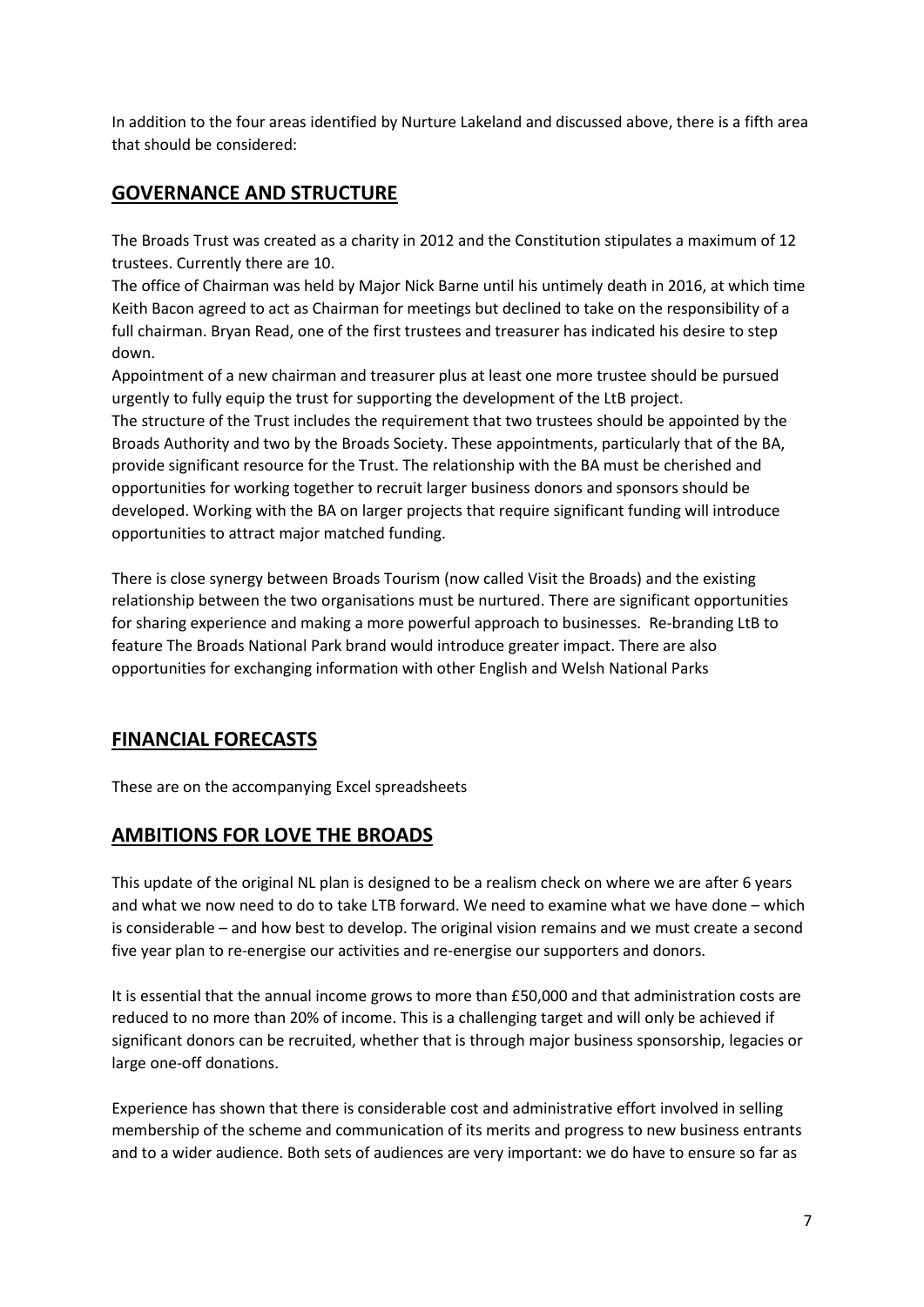we can that we build on the 70 plus businesses signed up to the scheme, but we also have to make sure we communicate effectively with people who make their donations through those businesses.

Experience also shows that there is a significant time lag between recruiting a new member into the scheme and receiving resultant income. Most businesses plan their marketing some 12 months in advance so promoting their membership of the scheme and communicating it to their customers must usually wait until the start of the following season. Larger businesses need time to modify their accounting procedures to accept, record and transfer donations to the Trust

So far the management, involvement and communication with a stable list of business partners have become the dominant feature of the Trust's activities, together with the invitation and assessment of grant applications. Formal administrative support has been through a part time Development Officer working 500 hours per year and a part time Engagement Officer working around 150 hrs per year. With an income of around £20,000 pa the costs of admin are around 50% of donation income. It is vital that income is increased so that the costs become a smaller percentage of income. The target should be to achieve an admin/grant ratio of no more than 20%. It is of course relevant to comment that, as work to recruit new income sources develops, so the actual administrative support needed also increases!

There will be more to do to attract better projects to apply for funding; the grant bidding process needs sustained administrative support from the Trust's employees, volunteers and trustees. Effort should be applied to attracting bids for larger projects that would require the introduction of significant matched funding. This might be extended to attract at least one major local business as sponsor for a large scale project.

Yet it is unrealistic to expect one or two part time employees with limited support time to achieve all the goals. Direct committed involvement of Trustees to support our key tasks is necessary These include:

- o Publicising the scheme's existence and encourage funding applications
- o Providing pre application advice for potential applicants for LTB grants
- $\circ$  Communicating with grant recipients and connecting between them and donors
- o Producing press releases about scheme progress and grants made
- o Grant follow up success stories and result literature (get it writ, get it right!)
- o Summarising achievements and goals, long term project planning
- o Reviewing and writing annual business plans
- o Recruit celebrity backing
- o Mend fences with crucial landowners to ensure their approval and co-operation
- o Publically define relationship between the scheme and Broads Authority

In our view the more trustees can commit to help with some of this work and quantify the hours they may be prepared to devote to the scheme on a regular basis, the better supported our grant applications to funding bodies will be; time donated in this way can, for some funders, be counted as part of the Trust's contribution to a funding package. And active commitment from the trustees towards the project is a clear indicator of the collective will to make it succeed

#### **HIGH LEVEL GOALS**

Recruit new Trustee